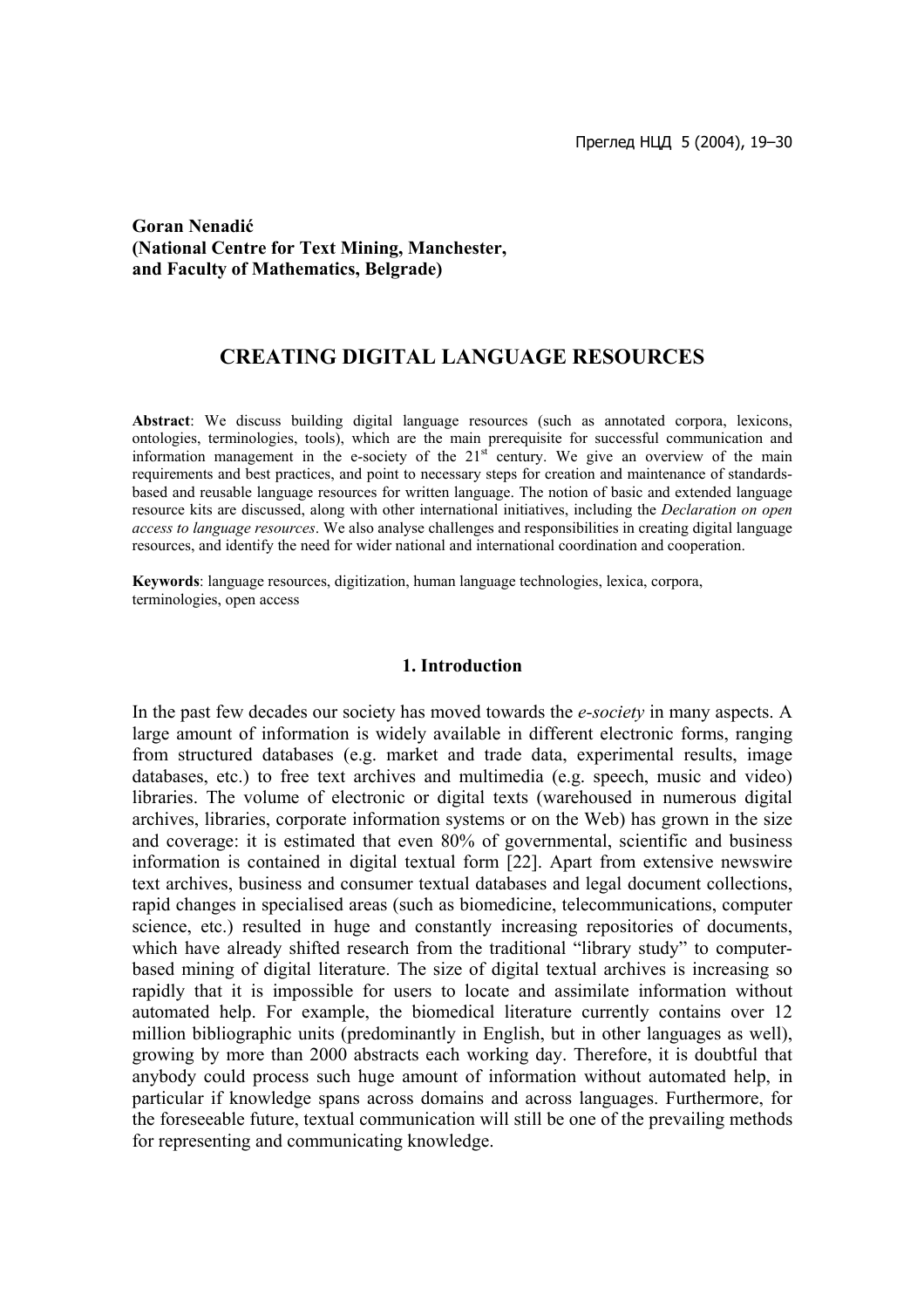Therefore, sophisticated and effective methods are needed to help users to mine and extract useful knowledge from large bodies of text. The availability of electronically available documents has spurred huge interest in human language technologies (HLT) and natural language processing (NLP) applications, such as information retrieval, information extraction and text mining. These technologies aim at helping humans coping with an overwhelming amount of textual information, i.e. with a phenomenon known as the *information overload*. Users of digital archives need systems that can go beyond traditional retrieval of documents relevant to user queries (like in Web search engines), as user needs are more often oriented towards effective extraction of facts, question answering, text filtering and summarisation, and information/knowledge discovery. More precisely, instead of retrieving whole documents that might be relevant, users require systems that can extract either relevant passage(s) that address their information needs, or can analyse large amounts of text and present "digested" information. Such applications are indispensable in many domains, e.g. in legal and corporate information management systems, engineering, e-commerce, e-publishing, translations, media analyses, software industry, etc.

 Sophisticated HLT and NLP applications critically depend on availability of *digital language resources* (DLRs) as the most crucial assets for processing information represented in text: the lack of reliable and large-scale DLRs is recognised as the main bottleneck in accessing and processing textual information. While there are a number of available DLRs for widely spoken languages (such as English, French, German, Spanish, Chinese), large-scale resources for other languages are still scarce and not widely available. In this article we discuss the main issues in the creation of DLRs, in particular for minority and less-widely spoken languages. After an overview of the notion and roles of DLRs in Section 2, we examine what constitutes the basic and extended language resource kits (Section 3). In Section 4 we discuss the main issues related to creating DLRs, and briefly overview major world-wide initiatives as well as resources developed so far for Serbian. Finally, the article is concluded with further challenges (Section 5) and recommendations.

## **2. Digital Language Resources**

The term **digital language resources** refers to "a set of speech or language data and descriptions in machine readable form, used e.g. for building, improving or evaluating natural language and speech algorithms or systems, or, as core resources for the software localisation and language services industries, for language studies, electronic publishing, international transactions, subject-area specialists and end users" [8]. DLRs include various computational lexicons, frequency lists and machine-understandable dictionaries, collections of written and spoken language usage (also known as *corpora*), terminological databases for different subject areas, translation equivalents, audios and videos of people conversing, static gesture images, etc. Also, DLRs involve different tools (e.g. stemmers, taggers, spelling checkers, chunkers, parsers, named-entity recognisers, voice recognisers and generators, etc.) that are used for the acquisition, preparation, collection, management, and customisation of language resources. Although DLRs include resources for both spoken and written language, in this article we will concentrate on DLRs for processing written language only.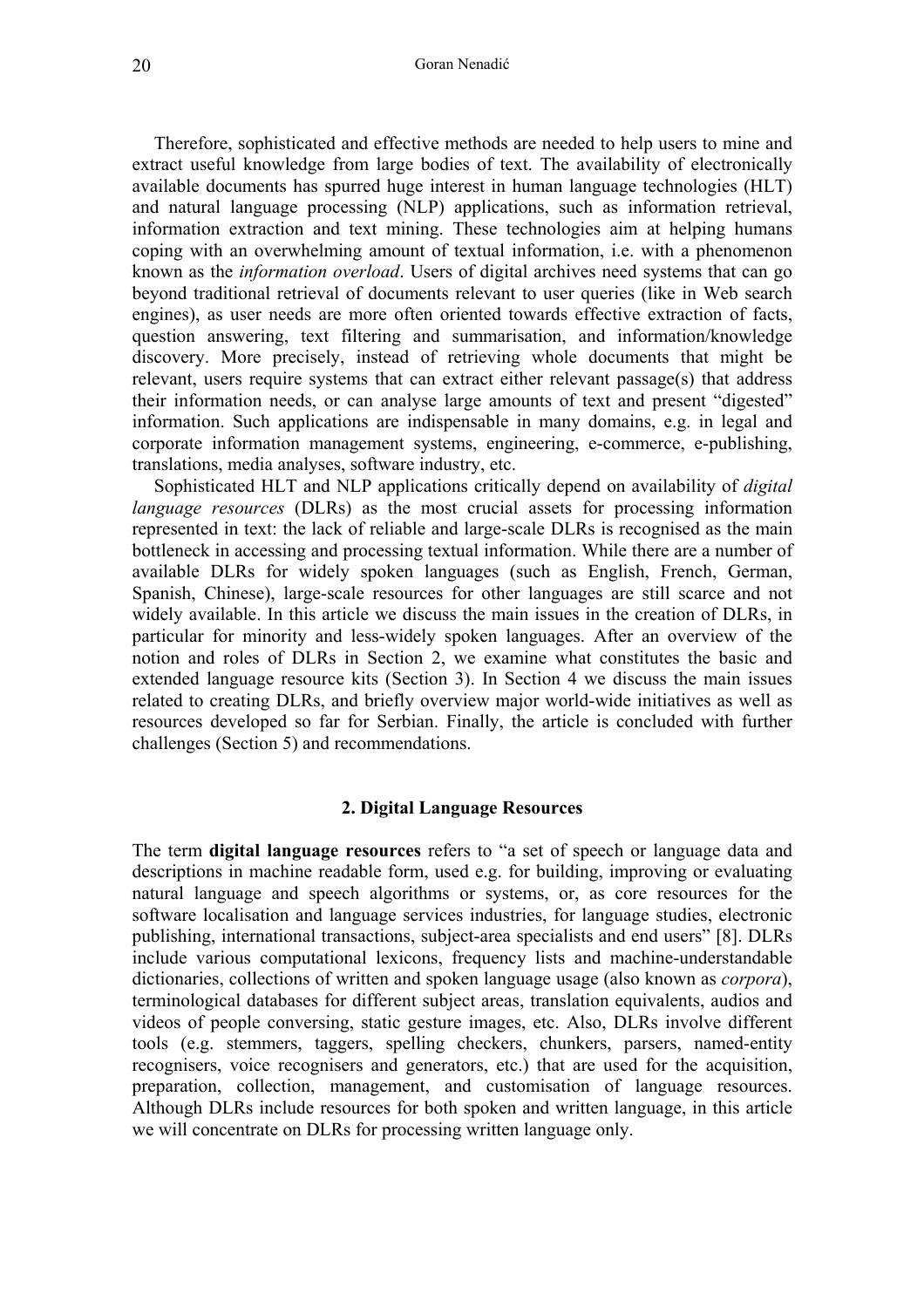As opposed to traditional language resources (such as paper or electronic editions of dictionaries and word thesauri, grammar books, etc.), which are intended to support human users in processing and creating text, digital language resources mainly address computational systems. The main aim of a digital language resource is to support development of technologies that will enable automated processing, retrieval and extraction of information from textual collections. In that sense, developing DLRs is a major component of the language engineering process. However, DLRs can be also seen as a supplement to traditional resources, as they are important for supporting linguistic and heritage studies, language education, learning and acquisition.

In general, written language DLRs can be clustered in the following four groups:

- − *lexica*, representing basic lexical knowledge, including various types of machine-understandable dictionaries, thesauri, word networks, etc.,
- *corpora*, representing examples of language usage, including corpora of general language and specialised sub-languages, e.g. sub-languages of weather forecasts, medical reports, technical manuals, legal texts, etc.,
- − *terminologies*, representing specialised vocabularies, including standardised terminological databases, nomenclatures, ontologies, etc.
- − *tools*, representing software modules that are used in conjunction with other resources for their management, acquisition, integration and employment.

These resources can be *monolingual* (covering one language) or *multilingual* (addressing several languages). They may be used in various applications, where DLRs are considered as a basic "linguistic infrastructure" necessary for software development. For example, monolingual lexicons and word-nets can be used for spelling checks, indexing and information retrieval, spam filtering and e-mail classification, while corpora can be used for lexicon acquisition and consolidation. Terminological resources are indispensable for processing technical and scientific literature, in particular for text mining, question answering, information extraction, computer-aided translation, etc., as well as for software and application localisation. Apart from the research and HLT communities, reliable and large-scale DLRs are crucial for supporting information and knowledge management in educational and governmental institutions (within the esociety and e-government initiatives). Also, they are of the utmost importance for promoting national languages as a functional means of communication in the digitalised environment. Availability of such resources also encourages the development of various industrial sectors (e.g. HLT, e-commerce, e-publishing, etc.).

 Several initiatives and organisations have been established to deal with and to promote language resources for language engineering and to evaluate HLT technologies (e.g. the European Language Resources Association, ELRA [8]). They have suggested the main features and key priorities that have to be considered for DLRs. Here we highlight the following issues.

 DLRs need to fit into an *open and standards-based framework*, i.e. their development, description, access and distribution should be based on a notion similar to the idea of open source software distribution, and with strict adherence to international language engineering (LE) standards. The international standards and best practices (such as ISLE, TEI, CES, OLIF, Dublin Core, etc.) have to be followed for encoding the resources, maximising their reusability, interoperability and availability. This approach is strongly promoted by all professional LE associations. The framework and methodology used for building DLRs should be generic but should facilitate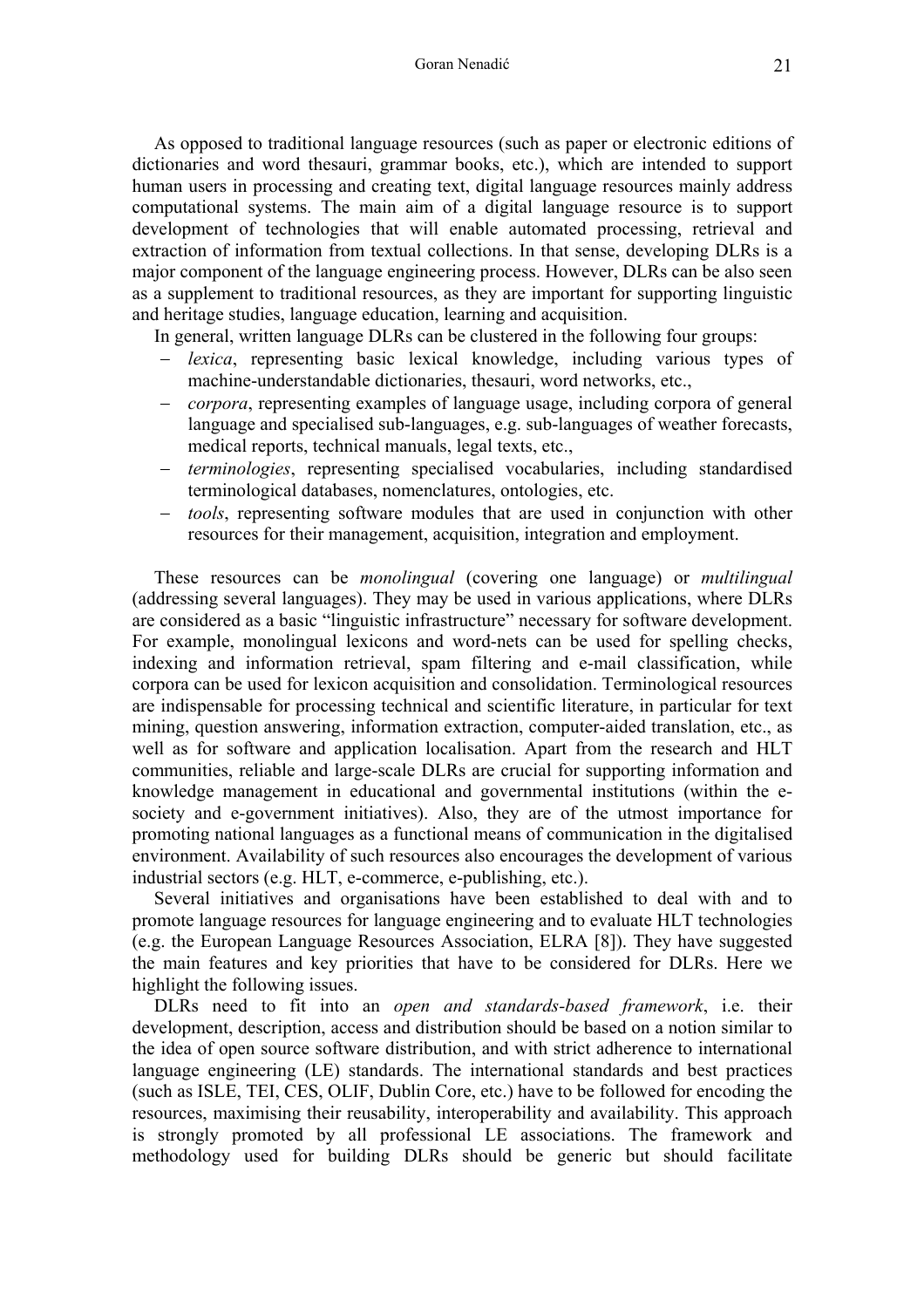representation of language-specific information. This means that an abstract model of the linguistic architecture should be designed, which will allow linking and mapping different resources for various HLT scenarios, providing the environment for easier harmonisation between different resources and languages. Further, national activities have to be co-ordinated with wider (e.g. European) initiatives. Also, the resources need to be thoroughly described and documented in a standard way (*metadata*), so that they can be used and accessed by a wider research/industrial community.

 DLRs need to be *reusable*, *of large-scale*, *flexible* and *multi-layered*, so that different users and applications can configure them for their needs. This would also facilitate reduction of development time for DLRs as well as content interoperability. They need to have a large-scale coverage and to facilitate efficient updates. The resources should be based on knowledge-rich linguistic representations, such that available pragmatic and semantic information (e.g. selectional preferences, syntactic/semantic roles, valency, contextual frames, discourse constraints, etc.) is encoded, providing a layered approach to their exploitation.

 Digital language resources need to further be *dynamic* and *sustainable*: creating a DLR is a continuous *process* as the resource should be maintained and updated. Therefore, DLRs should not be seen as static repositories, but rather as dynamic entities which are constantly being refreshed and adjusted using methods for (semi)automatic acquisition of linguistic information from various sources.

 Finally, apart from being open for *multilingual* integration, digital language resources need to allow linking to/with *multimodal* (e.g. spoken dialogue and/or gestures) and *multimedia* (e.g. graphics, images, video) digital resources, that will facilitate creation of more general digital communication resources.

#### **3. Basic and extended standards-based language resource kits**

Recently, a Europe-wide initiative (within the  $ENABLER<sup>1</sup>$  $ENABLER<sup>1</sup>$  $ENABLER<sup>1</sup>$  project) has been launched to provide recommendations, promote development and harmonise the minimal set of DLRs to be available for each and every language, in particular in Europe [9]. This set is referred to as a *Basic Language Resource Kit* (BLARK), and its main aim is to fulfil the needs for potential HLT applications and build language infrastructure equally for all European languages in order to promote functional multilinguality and cultural diversity. The initiative also includes identification of existing resources and their mapping to the BLARK requirements, and further co-ordinated actions to produce compatible and standards-based resources within Europe.

 The initial idea of a minimal set of DLRs was first discussed for Dutch [2], but it is still under discussion what exactly BLARK should include. In general, BLARK is concerned with establishing recommendations both in terms of quantity (e.g. dictionary and corpus size and coverage) and quality (e.g. the level of linguistic annotation) of the basic DLRs. More precisely, BLARK aims at defining a specification of minimal general (both written and spoken) corpus and basic lexical resources (e.g. a morphological dictionary, a dictionary of idioms, a monolingual Wordnet, etc.), but also a specification for a set of basic *tools* and *skills* required for pre-competitive research and applications. The basic tools, for example, include a tokeniser, lemmatiser,

<span id="page-3-0"></span><sup>&</sup>lt;sup>1</sup> ENABLER (European National Activities for Basic Language Resources) is a thematic network funded by the European Commission [9].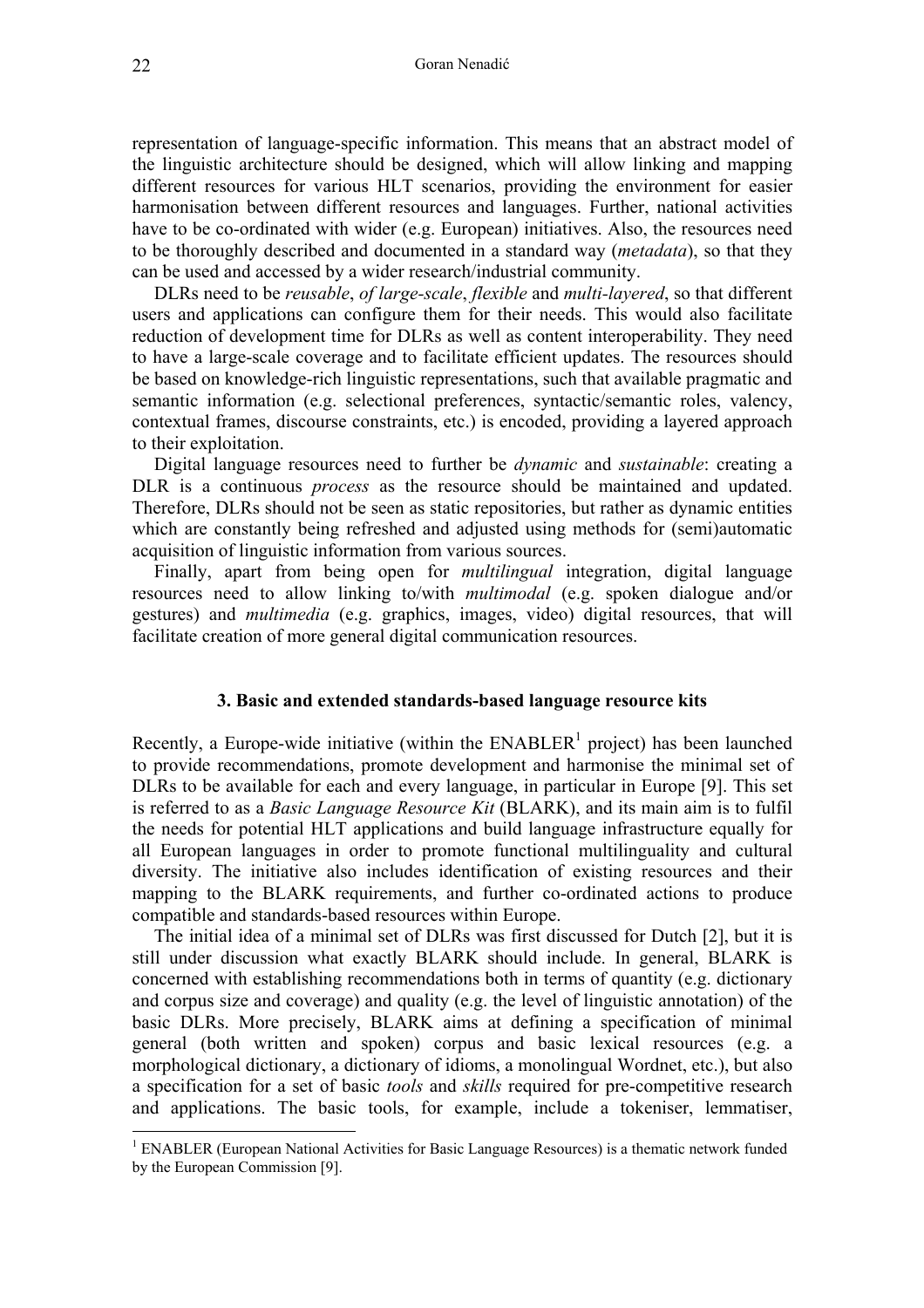morphological analyser, chunker, parser, etc. In addition, an *Extended Language Resource Kit* (ELARK) is also being discussed, which further includes more sophisticated resources and tools, such as multilingual dictionaries and Wordnets, spelling and grammar checkers, named-entity recognisers, discourse analysers, anaphora resolution, document indexing and retrieval modules, machine-translation and computer-aided translation software, translation memories, etc. ELARK is envisaged as a layered system of resources, which may include different "sophistication" levels of DLRs for supporting various types of HLT applications.

 The BLARK and ELARK initiatives are also concerned with promoting standardised representations of DLRs, so that interoperability and exchange can be ensured for efficient development of HLT applications. For developing lexical resources suitable for HLT, the European Advisory Group for Language Engineering Standards (EAGLES)<sup>[2](#page-4-0)</sup> has developed a number of widely-adopted standards and guidelines. The EAGLES guidelines have become the de facto standard for computational lexicons in Europe, and have been used for building lexica for many languages (see, for example, the MULTEXT project, Section 4). The guidelines are mainly concentrated on representing morphology, syntax and semantics. More recently, EAGLES suggested a specification for the Multilingual ISLE Lexical Entry (MILE) as part of the International Standards for Language Engineering (ISLE) project<sup>[3](#page-4-1)</sup>. However, EAGLES has not developed guidelines for representations of terminological data for the purposes of HLT. Currently, the ISO TC37/SC1-SC[4](#page-4-2) committee $4$  is being tasked with suggesting such recommendations.

 There are various possibilities to represent lexical semantic information. For example, basic relationships among words are typically represented in a framework of monolingual and multilingual Wordnets. A Wordnet is an electronic lexical thesaurus based on word meanings rather than word forms [10]. The most important relation for a Wordnet is similarity in meaning, and that is why it is organised into synonym sets (called *synsets*) classified hierarchically according to specific ontologies (which implement the basic *is a* and *part of* relationships). Each synset represents a concept that has become lexicalised in a language, and concepts are characterised by lists of lexical entries that can be used to express the concept in question, with entries associated with each sense of a concept. Wordnets exist for many languages (e.g. the Princeton WordNet for English; EuroWordNet comprising Wordnets for several European languages such as German, French, Spanish, Italian, Dutch, Estonian, etc.; BalkaNet for Bulgarian, Greek, Romanian, Serbian, Turkish, Czech). Although the WordNet framework is not a standard itself, the majority of monolingual Wordnets are implemented using a standard representation, which also includes cross-references to semantically equivalent concepts in other languages using an inter-lingual index (ILI).

 For encoding corpora, several recommendations have been suggested. These recommendations specify a minimal encoding level that corpora must achieve to be considered standardised and useful for HLT applications (e.g. for applying machine learning techniques) and/or linguistic research. These include encoding specifications for linguistic annotation, descriptive representation of corpora (i.e. marking of structural and typographic information), and a general corpus structure (so that it can be stored in a database system for efficient access). The widely-adopted standardisation efforts

<span id="page-4-0"></span><sup>2</sup> <http://www.ilc.cnr.it/EAGLES96/home.html>

<span id="page-4-1"></span>[http://www.ilc.cnr.it/EAGLES96/isle/ISLE\\_Home\\_Page.htm](http://www.ilc.cnr.it/EAGLES96/isle/ISLE_Home_Page.htm) 4 <http://linux.infoterm.org/iso-e/i-iso.htm, http://www.tc37/sc4.org/>

<span id="page-4-2"></span>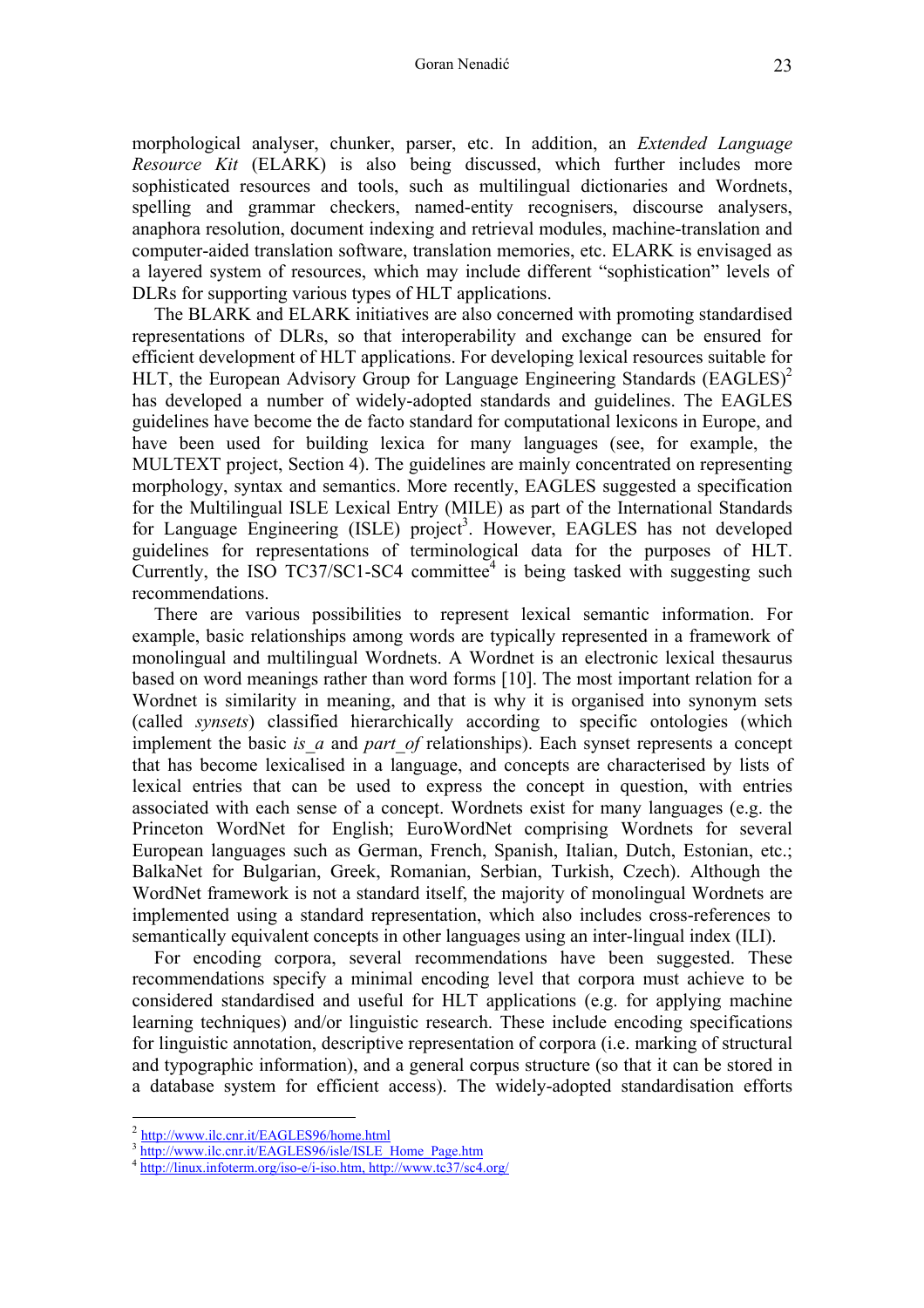include CES (*Corpus Encoding Standard*) [5](#page-5-0) , a recommendation that is based on SGML and has been designed for use in language engineering research and applications. Further, the *Text Encoding Initiative* (TEI) Guidelines have been produced "for the encoding of all kinds of textual material in all languages from all times".<sup>[6](#page-5-1)</sup> The TEI P3 Guidelines (1994) have become the de facto standard for encoding of literary and linguistics texts, and other corpora. An XML version of the Guidelines, TEI P4, was produced in 2002, and a new revised version (known as TEI P5) is expected soon. Several recommendations have been further suggested for adopting metadata standards for resource description (e.g. the Dublin Core Metadata Initiative,  $\overline{DCMI}^7$  $\overline{DCMI}^7$ .

## **4. Creating digital language resources**

Building a high-quality, large-scale DLR is a laborious, slow and typically expensive effort, which has to include several research and specialist teams. It combines the strengths and knowledge of many traditional (lexicology, lexicography, terminology, terminography) and emerging disciplines (language engineering, computational linguistics, natural language processing, digitisation, computer science) for design, collection, development, acquisition, preservation, referencing and cataloguing services. Also, additional efforts are needed for distribution and development of user support services. The work is also influenced by many other challenges, such as cultural, economic, social, copyright and political issues.

 In respond to the needs and priorities of research and industrial communities, numerous DLRs have been developed and distributed so far. Many groups and companies have created from scratch their own DLRs for specific projects they have been involved in, and many of them are reluctant to share the resources with wider community [9]. The vast majority of existing DLRs are monolingual, with general language resources prevailing [9]. Domain-specific DLRs have been created typically in multilingual frameworks, and are frequently funded by the involved industrial sector. The most demanding domain areas include law, finance, biomedicine, e-commerce, information technologies, and media.

**4.1 National and international initiatives.** Creating basic monolingual DLRs (i.e. digital resources for a specific language) is mainly considered as a task carried out by the respective national institutions. The vast majority of DLRs are produced as part of initiatives and projects funded by national governmental bodies for research, education, culture, justice, telecommunications, industry and technology development. Such projects exist in almost all European countries, providing basic support for European languages. For example, 28 HLT projects with almost 100 participating institutions are being funded in France (from 2002), with nine projects dedicated to the creation of DLRs, and additional five for the development of tools. In the USA, even 14 centres for national language resources have been established. Similarly, large-scale HLT initiatives are in place in many other countries (e.g. *Smartkom* in Germany, and similarly Italian, Dutch, Chinese national programs, etc.), including smaller language communities (e.g. Welsh, Basque, etc.).

<span id="page-5-0"></span><http://www.cs.vassar.edu/CES/>

<span id="page-5-1"></span><http://www.tei-c.org/>

<span id="page-5-2"></span><http://dublincore.org/>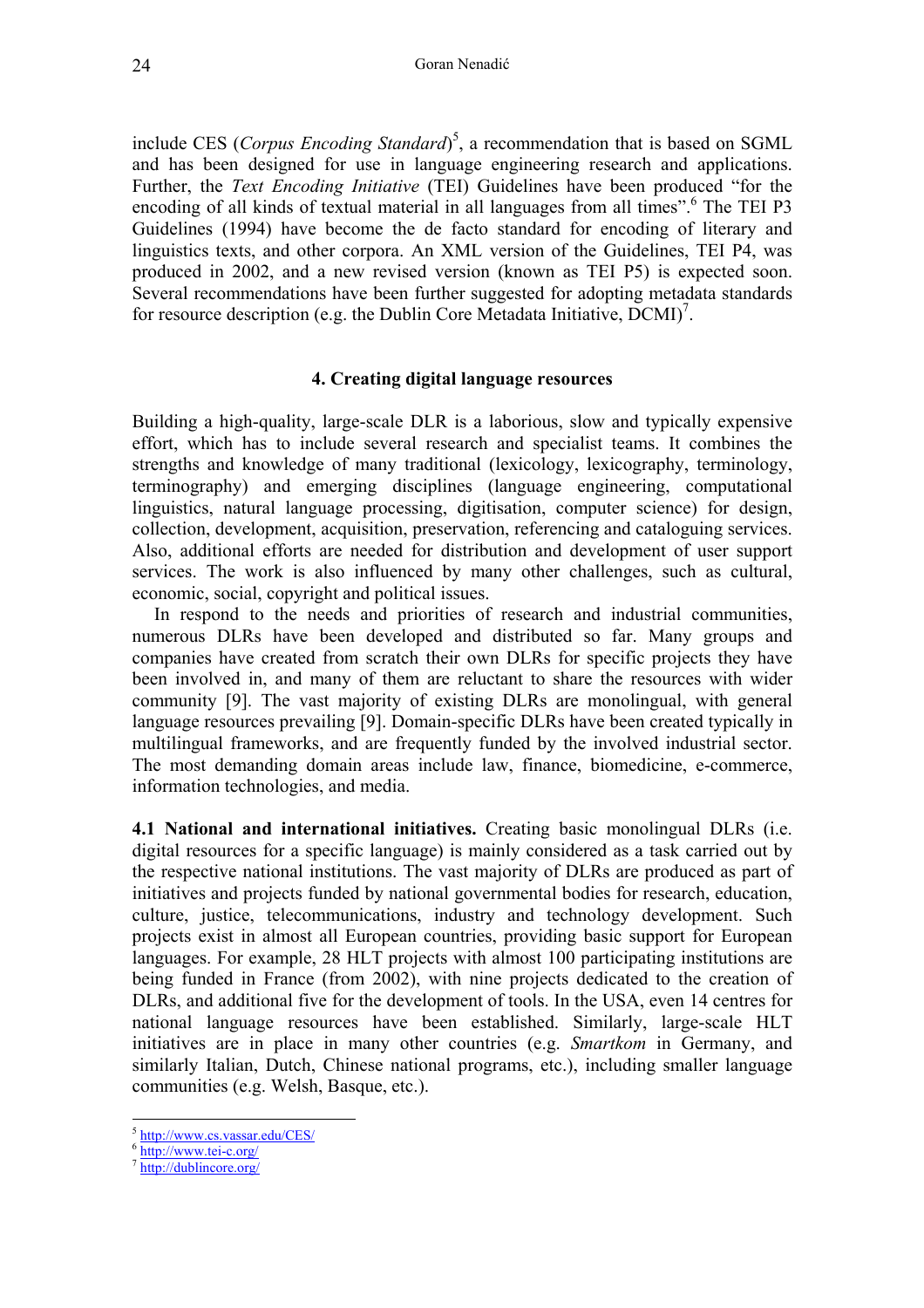Building of DLRs needs to be organised as a concentrated and widely supported action, coordinated by an authoritative national institution. The best practices show that establishing a *national centre for digital language resources* ensures a productive and cost-effective long-term solution, which provides a sustainable *service* for building and updating DLRs, and avoids the repetition of development efforts. Also, it is widely recognised that an alliance among governmental, research and industrial communities is needed, although the focal points for less-spoken languages have to be governmental support. Still, many commercial areas (such as the publishing sector, media, translators, e-commerce, export and import sectors) have huge interest in developing such resources, and should consequently contribute in their development. National centres and initiatives are typically tasked with the following short and medium term priorities:

- − Identification of existing resources, and selection of a priority list of DLRs that have to be developed (typically with respect to the BLARK requirements); the list may include basic or extended general language (sub-)corpora and lexical resources (morphological dictionaries and word-nets), and some essential tools such as taggers, lemmatisers and chunkers; also, domain-specific sub-corpora for emerging areas can be considered;
- − Identification of criteria that will be used while creating the basic DLRs; the criteria include the selection of the encoding format(s), domains, coverage, supporting sources, methodologies and standards that will be followed, as well as verification and validation procedures and distribution strategies;
- − Identification of teams that will be involved in the creation of resources; building DLRs is an collaborative effort, and typically needs substantial man-power, so it needs careful organisation, coordination and detailed planning, definition of funding sources, management, maintenance, and technical support.

 Creation of some basic DLRs can be often bootstrapped by transformation and integration from existing traditional resources (e.g. paper/electronic dictionaries, thesauri, etc.), when those are available, although many problems have been reported [24]. Further, as indicated above, creation of DLRs is a process, and it is important to develop methods for continuous development and enrichment of the resources. Also, in particular for less-widely spoken languages, international and regional co-operation, transfer of competence and know-how can substantially accelerate the creation of both monolingual and multilingual resources. In some cases, richer DLRs can be obtained by transferring knowledge from existing compatible DLRs, which have been developed for other languages [21]. This also further highlights the necessity of following international standards.

Problems of standards-based and multilingual approaches to developing and distributing DLRs are in the focus of many international projects and initiatives. For example, both the Fifth (FP5) and Sixth (FP6) Framework Programmes of the European Community address these issues. The FP5 IST (*Information Society Technology*<sup>[8](#page-6-0)</sup>) programme implemented a specific Key Action on HLT, which included cross-lingual information management and knowledge discovery, multilingual communication services and appliances, and development of the multilingual Web. Within FP5, the ENABLER project [9] aimed at establishing a co-operative network of various national

<span id="page-6-0"></span><sup>8</sup> <http://www.cordis.lu/ist/>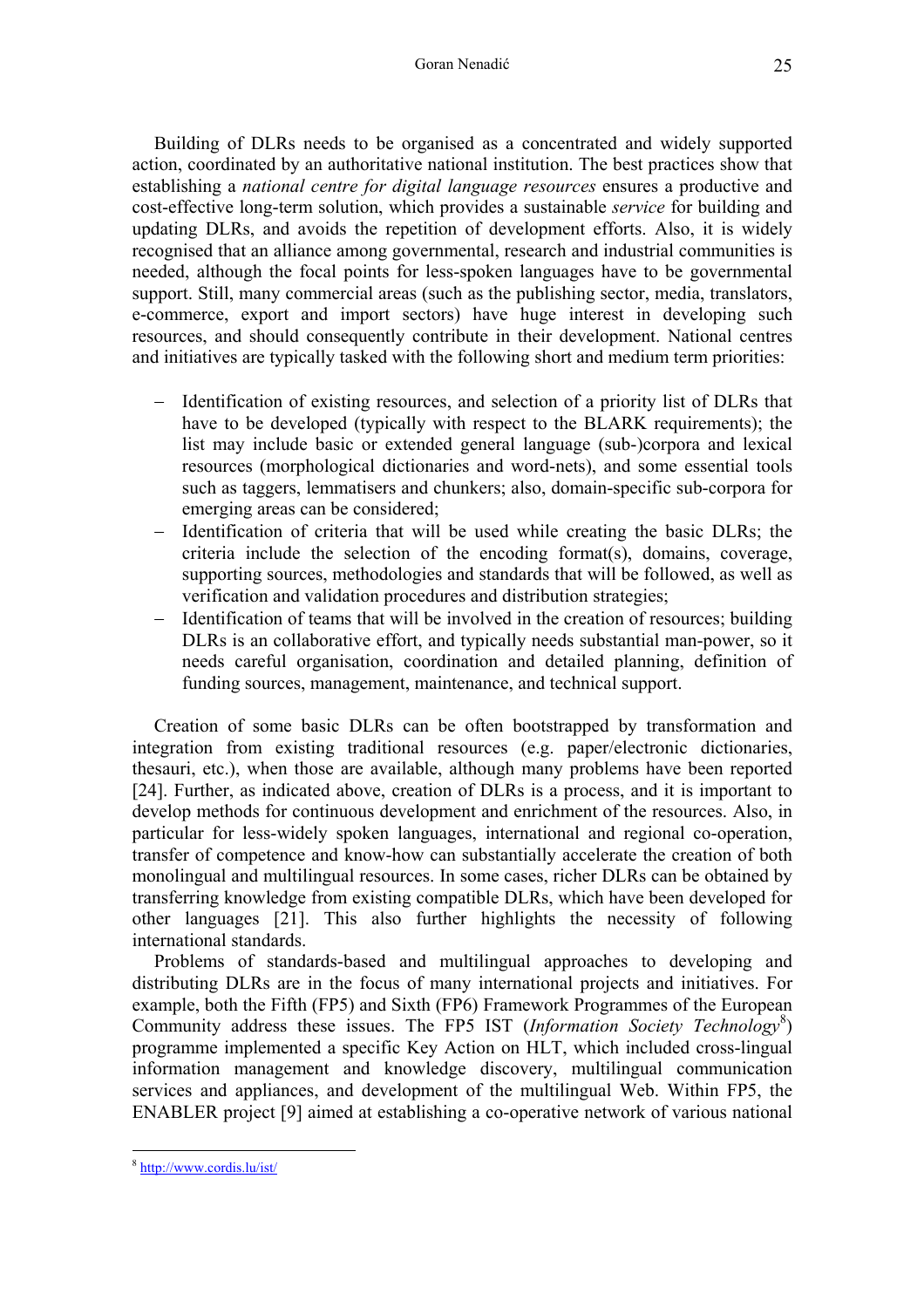programmes, promoting harmonisation efforts and focussing on infrastructural and coordination initiatives. HLT within the ongoing FP6 (2002–2006) is covered mainly within the *Knowledge and interface technologies* IST area, focusing on the integration of existing DLRs into interoperable and real-time applications in various domains. An additional EU programme (*eContent[9](#page-7-0)* , 2001–2005) aims at stimulating and promoting the development and distribution of European digital content, in particular for use in the public sector and in multilingual and multicultural environments.

 Several projects have been launched to develop multilingual language resources and standards. For example, MULTEXT (Multilingual Text Tools and Corpora [11]) and MULTEXT-EAST (MULTEXT for the CEE languages [4–6]) projects have developed tools, corpora, and linguistic resources for a wide range of European languages (including Bulgarian, Croatian, Czech, Dutch, English, Estonian, French, German, Hungarian, Italian, Romanian, Russian, Serbian, Slovenian, Spanish, Swedish, etc.). The main results of these projects are freely available DLRs, in particular morphosyntactic lexicons for several languages (using the same EAGLES-based representation format), and a multilingual annotated parallel corpus (Orwell's novel *1984*, which is thoroughly annotated with structural and linguistic information, and encoded using TEI P3). Also, several tool suits are provided for accessing and using these resources.

**4.2 DLRs for Serbian.** In case of Serbian, a collection of DLRs is being developed, mainly at the University of Belgrade. The resources developed within the HLT group at the Faculty of Mathematics (see [27] for an overview) include a set of sub-corpora<sup>10</sup> of various sizes and annotated at different levels (e.g. newspaper and literature corpora are not annotated, Plato's *Republic* is marked on the sentence level, while Orwell's *1984* is fully linguistically annotated using the TEI P3 guidelines and compatible with the MULTEXT-EAST recommendations [5]). Also, smaller bilingual aligned parallel corpora (e.g. Serbian–French, Serbian–English) are produced. There is also an extensive, fully manually lemmatised diachronic corpus<sup>11</sup> of Serbian (developed jointly by the Institute for Experimental Phonetics and Speech Pathology and the Laboratory for Experimental Psychology, University of Belgrade). For lexical resources, the HLT group has developed a morphological dictionary of simple words and their forms [23- 25], as well as dictionaries for specific named entities (namely, toponyms, oronyms, and hydronyms [20]). Within the BalkaNet project, the Serbian WordNet (compatible with the EuroWordNet and encoded using Unicode) is being developed [12, 21]. Further, initial research has been started in the area of building and acquiring of terminological resources in Serbian [18].

Prototypes of several HLT tools have also been developed. Although a stand-alone part-of-speech tagger is not yet available, the Belgrade HLT group use morphological dictionaries [23] and local grammars to tag and disambiguate text [14, 24–27]. Further, available are syntactic chunkers (for some classes of noun [13, 15] and verb phrases [17, 26]), and generic recognisers for some types of named-entities (e.g. institutional and governmental names [16]).

<span id="page-7-0"></span><sup>&</sup>lt;sup>9</sup> <http://www.cordis.lu/econtent/>

<span id="page-7-1"></span><sup>&</sup>lt;sup>10</sup> http://www.korpus.matf.bg.ac.yu/index.html (access to authorised users only) see also [27].<br><sup>11</sup> [http://www.serbian-corpus.edu.yu/\(](http://www.serbian-corpus.edu.yu/)a presentation only).

<span id="page-7-2"></span>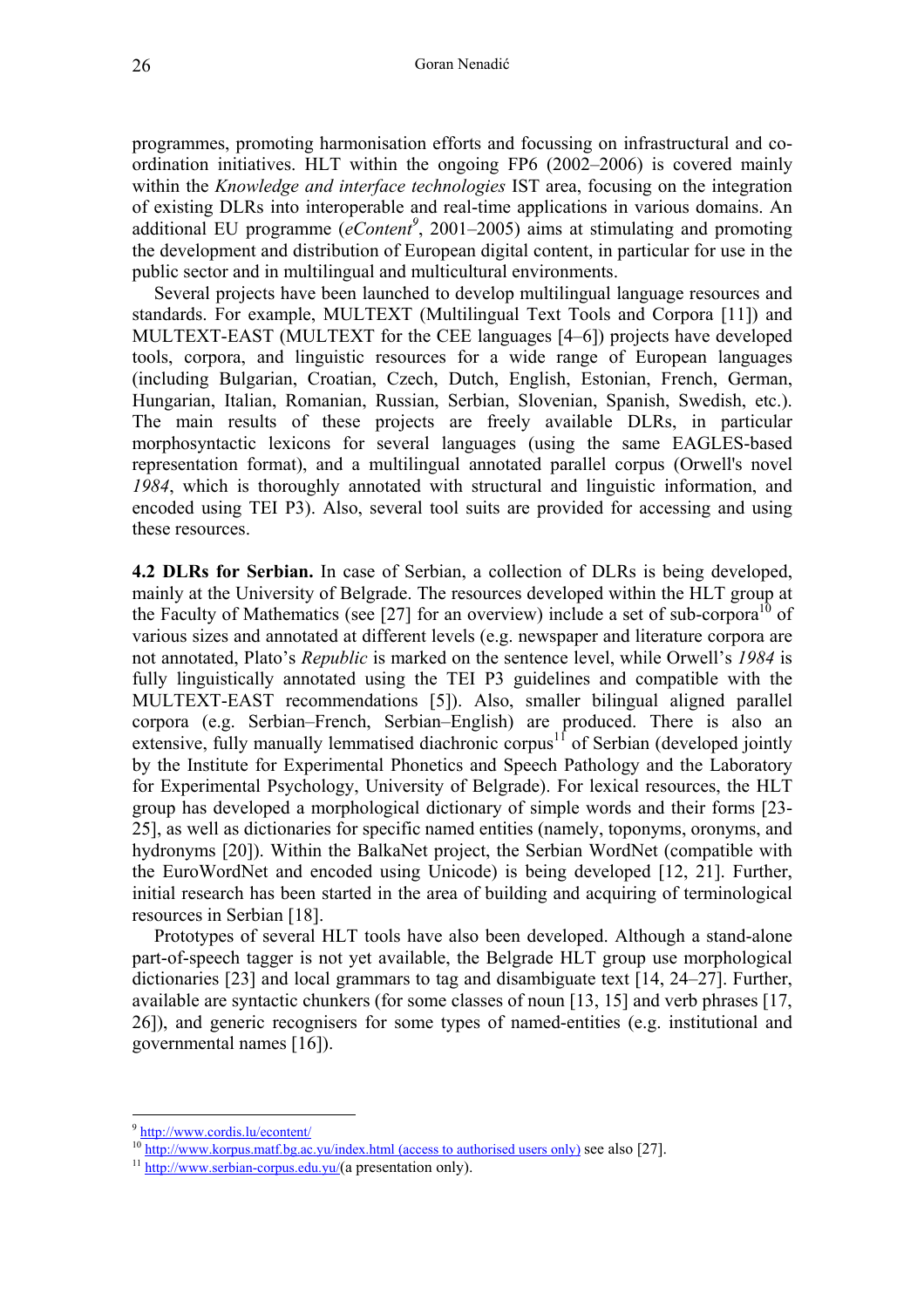For the time being, these resources have been mainly used separately to support linguistic research within the respective groups, while their further standardisation, combination and integration in larger-scale HLT applications is still to be explored.

## **5. Applications and further challenges**

The availability of DLRs is beneficial for many users. For example, governmental institutions (e.g. legislation and document management departments) and the research and educational communities can benefit from efficient access to textual collections (for information retrieval and extraction). For such users, domain-specific DLRs (mainly terminologies) are needed along with general language resources. DLRs are not only important for accessing information from contemporary information sources (such as newswire, scientific literature, legislation, etc.), but also for enabling access to national heritage and for promotion of the language. In particular, DLRs are important as support not only in studying the language by specialists, but also for foreign speakers in learning the given language. Furthermore, language resources are valuable for support in crossing the language barriers (e.g. ("rough") translation of a Web page into a given language using a machine-translation system).

 The Web, in particular, is an interesting and challenging textual collection that can be used both as a source of information and as a potential language resource ("the Web as a corpus"[12\)](#page-8-0). As its size and coverage grow, managing the information available on the Web becomes even more critical. Current methodologies typically rely on an emerging approach known as the Semantic Web<sup>13</sup>, i.e. "an extension of the current Web in which information is given well-defined meaning, better enabling computers and people to work in cooperation" [1]. It is obvious that the Semantic Web needs extensive language information to be integrated into the Web either manually or automatically using reliable DLRs such as dictionaries, thesauri, ontologies and terminologies. Also, the issue of multilinguality becomes extremely important: it has been reported that by 2005 even  $\frac{3}{4}$  of Web users will not speak English as their native language<sup>14</sup>. Thus, there is an apparent need to support national languages, as users prefer to mine information in their own languages. Therefore, multilingual Web-scale language technology systems that are "the-Semantic-Web-ready" will be needed to enable reliable knowledge retrieval and enhanced concept-based language processing techniques. To achieve this goal, high-quality and large-scale multilingual resources with rich semantic knowledge will be needed. This knowledge needs to involve topological and semantic relations between the lexical elements (words, terms, idioms), with cross-references to other languages. Building such advanced resources would obviously benefit from existing basic DLRs.

Apart from creating a DLR, one of the additional tasks and challenges is to provide sustainable update and effective distribution of the resource. Distribution includes a thorough description of the resources (providing standardised metadata), and typically resolving legal, ethical and copyright issues. It has been already reported that the information about existing resources is typically very scarce [9], which limits their availability and usability as "only a small fraction of them is visible for interested users" [3]. These issues are being recently addressed in a proposal for a new generation of

<span id="page-8-2"></span><span id="page-8-1"></span>

<span id="page-8-0"></span> $12 \frac{\text{http://www.webcorp.org.uk/}}{13 \frac{\text{http://www.webcorp.org.uk/}}{14 \frac{\text{http://www.w3.org/2001/sw/}}{14}}$  $12 \frac{\text{http://www.webcorp.org.uk/}}{13 \frac{\text{http://www.webcorp.org.uk/}}{14 \frac{\text{http://www.w3.org/2001/sw/}}{14}}$  $12 \frac{\text{http://www.webcorp.org.uk/}}{13 \frac{\text{http://www.webcorp.org.uk/}}{14 \frac{\text{http://www.w3.org/2001/sw/}}{14}}$  $12 \frac{\text{http://www.webcorp.org.uk/}}{13 \frac{\text{http://www.webcorp.org.uk/}}{14 \frac{\text{http://www.w3.org/2001/sw/}}{14}}$  $12 \frac{\text{http://www.webcorp.org.uk/}}{13 \frac{\text{http://www.webcorp.org.uk/}}{14 \frac{\text{http://www.w3.org/2001/sw/}}{14}}$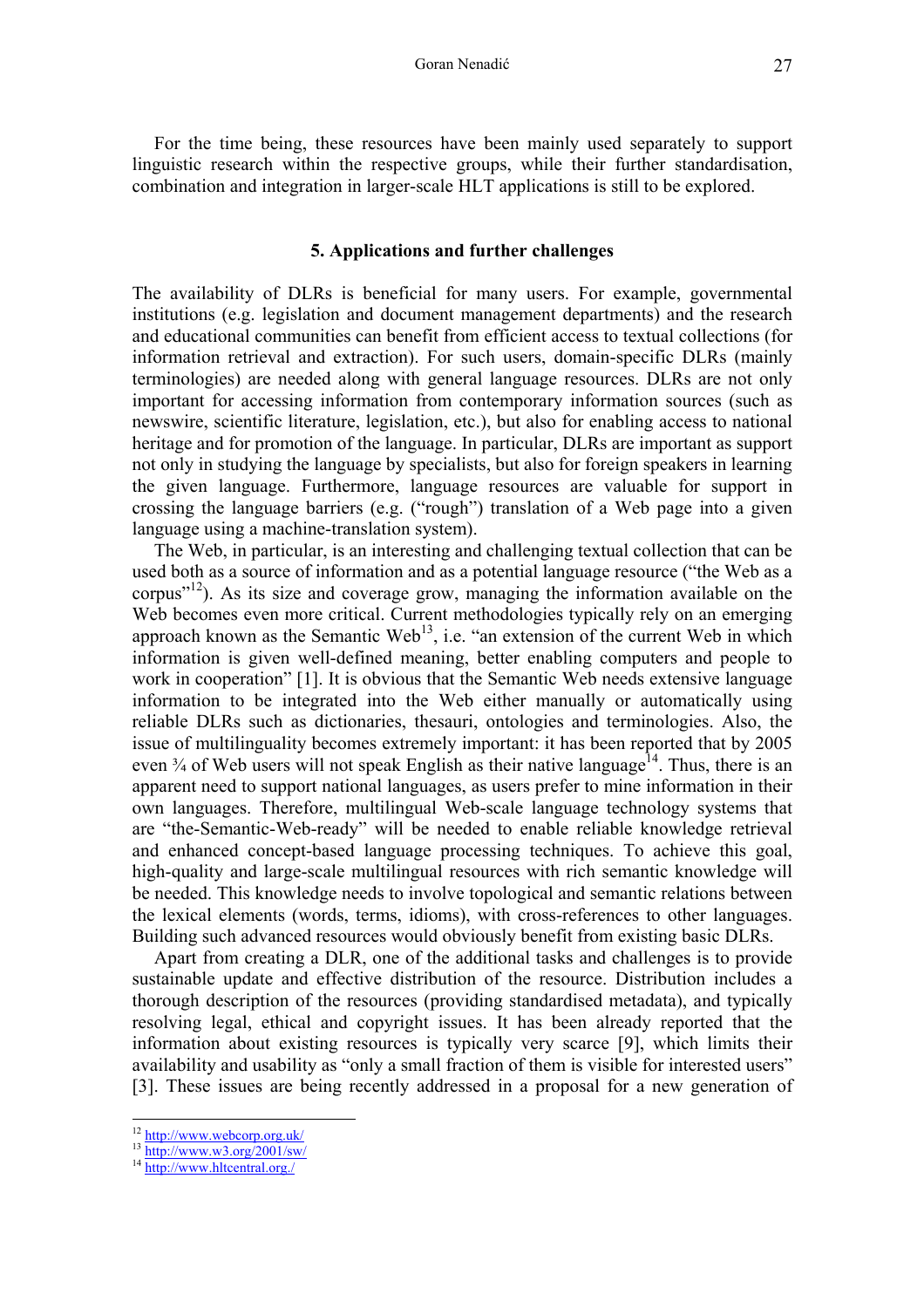DLRs, which are referred to as open-access resources [9]. A statement (known as the *Paris Declaration on Open Access to Language Resources*) suggests that "all projects funded by governmental money that create language resources have the duty to describe them with high-quality metadata according to one of the internationally available standards for language resources and to integrate this metadata into the existing open frameworks" [3]. It is further expected that resources funded by public money are openly available unless there are specific reasons (e.g. legal or ethical). Also, it is important to suggest adequate solutions for promoting existing resources into openaccess DLRs in order to avoid the repetition of huge efforts involved in their creation.

#### **6. Conclusion**

A huge portion of knowledge that is currently being generated within the e-society is encoded using natural languages, in particular in the form of digital written texts. In order for computational systems to be able to process and support this knowledge, large-scale and reliable digital language resources are needed. It is very important to understand that basic technological solutions and standards (such as the availability of standardised language-specific characters<sup>15</sup> on keyboards and within word-processing systems) are only an elementary support for generating texts, but that DLRs are indispensable for further processing. Similarly, developing the physical infrastructure (e.g. highly throughput networks) is not sufficient for enabling effective communication. Creating quality DLRs (both for written and spoken language) is still the main prerequisite for accessing information and communicating knowledge. National languages that do not have large-scale DLRs can be hardly functional for communication in the e-society, even if a highly advanced technical infrastructure is available. These two aspects do not exclude each other – on the contrary, they need to be viewed and treated rather as elements of the same infrastructure.

Creation of DLRs is an important and strategic task of the utmost national priority. Naturally, one of the main assumptions is that each country wishes to use its language(s) for communication, and that it will support research and development activities that will support the evolution of HLT systems [9]. Although it is a strong EU commitment to support generic aspects that are common for all languages (such as the general infrastructure, standardisation and interoperability), it is the individual countries that have to take into account all "language-specific" issues, including creation of respective monolingual and multilingual DLRs. Still, in many cases it is necessary to make national bodies and policy makers aware of the problems that the lack of DLRs can cause with regard to the overall development, access to information and national and cultural identity. Many research studies have stated that it is extremely important to consider "preparing" national language infrastructures for use in the multilingual Europe as part of the overall harmonisation process for the accession countries [9]. It is expected that a future European Linguistic Infrastructure will be defined soon, covering technical, cross-linguistic, communicational, political and commercial aspects. It is, therefore, important – in particular for less-widely spoken languages – to develop and integrate language resources urgently.

<span id="page-9-0"></span><sup>&</sup>lt;sup>15</sup> See, for example, the Unicode standard ([http://www.unicode.org/\)](http://www.unicode.org/)) and ISO 10646 [\(http://www.iso.org/\)](http://www.iso.org/).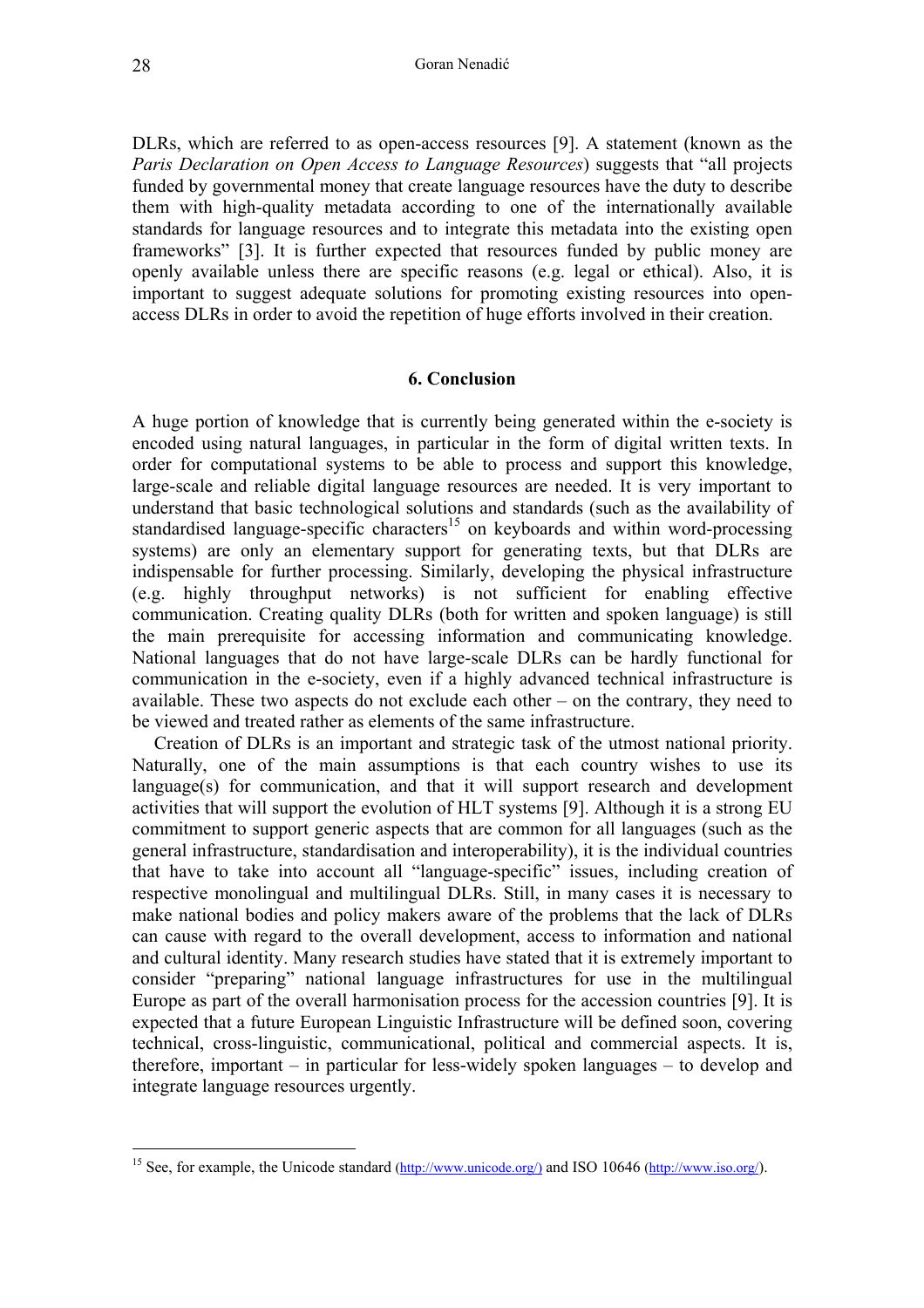Creating digital language resources is an emerging, challenging and sensitive process in many aspects, such as scientific, technical, public, economic, cultural, political, etc. The existence of such resources demonstrates and promotes the national identity and responsibility for the future, as cultural and language diversities are preserved and seen under a new perspective, enabling their functionality and potential in the emerging digital environments. The lack of such resources, on the other hand, alerts for actions for "survival" in the e-era.

#### **References**

- 1. T. Berners-Lee, J. Hendler, O. Lassila, 2001: *The Semantic Web*, Scientific American (May 2001)
- 2. C. Cucchiarini, E. d'Halleweyn, 2002: *How to HLT-Enable a Language: The Dutch-Flemish Experience*,<http://www.hltcentral.org/page-996.0.shtml>
- 3. ENABLER Declaration Committee, 2003: *Declaration on Open Access to Language Resources*, Paris, August 2003
- 4. T. Erjavec, A. Lawson, L. Romary, (Eds.), 1998: *East Meet West: A Compendium of Multilingual Resources*. TELRI-MULTEXT EAST CD-ROM, 1998
- 5. T. Erjavec, C. Krstev, V. Petkević, K. Simov, M. Tadic, D. Vitas, 2003: *The MULTEXT-East Morphosyntactic Specifications for Slavic Languages*, in Proc. of the EACL 2003 Workshop on Morphological Processing of Slavic Languages, Budapest
- 6. T. Erjavec, 2004: *MULTEXT-East Version 3: Multilingual Morphosyntactic Specifications, Lexicons and Corpora*, in Proc. of LREC 2004, pp. 1535–1538
- 7. European Advisory Group for Language Engineering Standards (EAGLES), information available at <http://www.ilc.cnr.it/EAGLES96/home.html>
- 8. European Language Resources Association (ELRA), information available at: http://www.elra.info/
- 9. European National Activities for Basic Language Resources (ENABLER), information available at: <http://www.enabler-network.org/>
- 10. C. Fellbaum, (Ed.), 1998: *WordNet an Electronic Lexical Database*, MIT Press, 1998
- 11. N. Ide, J. Veronis, 1994: *MULTEXT (multilingual tools and corpora)*, in Proceedings of the COLING 1994, Kyoto.
- 12. C. Krstev, G. Pavlović-Lažetić, I. Obradović, D. Vitas, 2003: *Corpora Issues in Validation of Serbian WordNet*, in: V. Matousek, et al. (Eds): Text, Speech and Dialogue, TSD 2003, LNAI 2807, pp. 132–137.
- 13. G. Nenadić, D. Vitas, 1998: *Formal Model of Noun Phrases in Serbo-Croatian*, in BULAG 23, Figement et T.A.L., 1998, pp. 297–311
- 14. G. Nenadić, D. Vitas, 1998: *Using Local Grammars for Agreement Modelling in Highly Inflective Languages*, in Proc. of TSD'98, Masaryk University, pp. 97–102
- 15. G. Nenadić, 2000: *Local Grammars and Parsing Coordination of Nouns in Serbo-Croatian*, in P. Sojka et al. (Eds.): Text, Speech and Dialogue (TSD 2000), Lecture Notes in Artificial Intelligence, Vol. 1902, Springer Verlag, pp. 57–62
- 16. G. Nenadić, I. Spasic, 2000: *Recognition and Acquisition of Compound Names from Corpora*, in: D. Christodoulakis, (Ed.): Natural Language Processing (NLP 2000), LNAI 1835, Springer-Verlag, 2000, pp. 38–48
- 17. G. Nenadić, D. Vitas, C. Krstev, 2001: *Local grammars and Compound Verb Lemmatization in Serbo-Croatian*, in: G. Zybatow, et al (Eds.): Current Issues in Formal Slavic Linguistics, Frankfurt/Main: Peter Lang, pp. 469–477
- 18. G. Nenadić, I. Spasic, S. Ananiadou, 2003: *Morpho-syntactic Clues for Terminological Processing of Serbian*, in: Proc. of the EACL 2003 Workshop on Morphological Processing of Slavic Languages, Budapest
- 19. G. Nenadić, I. Spasic, S. Ananiadou, 2003: *Reducing Lexical Ambiguity in Serbo-Croatian by Using Genetic Algorithms*, in: P. Kosta, et al. (Eds.): Investigations into Formal Slavic Linguistics, Linguistik International, Peter Lang, Frankfurt, 2003
- 20. G. Pavlović-Lažetić, D. Vitas, C. Krstev, 2003: *Dictionary of toponyms in Serbian*, in Proceedings of Sixth INTEX Workshop, Sofia, Bulgaria